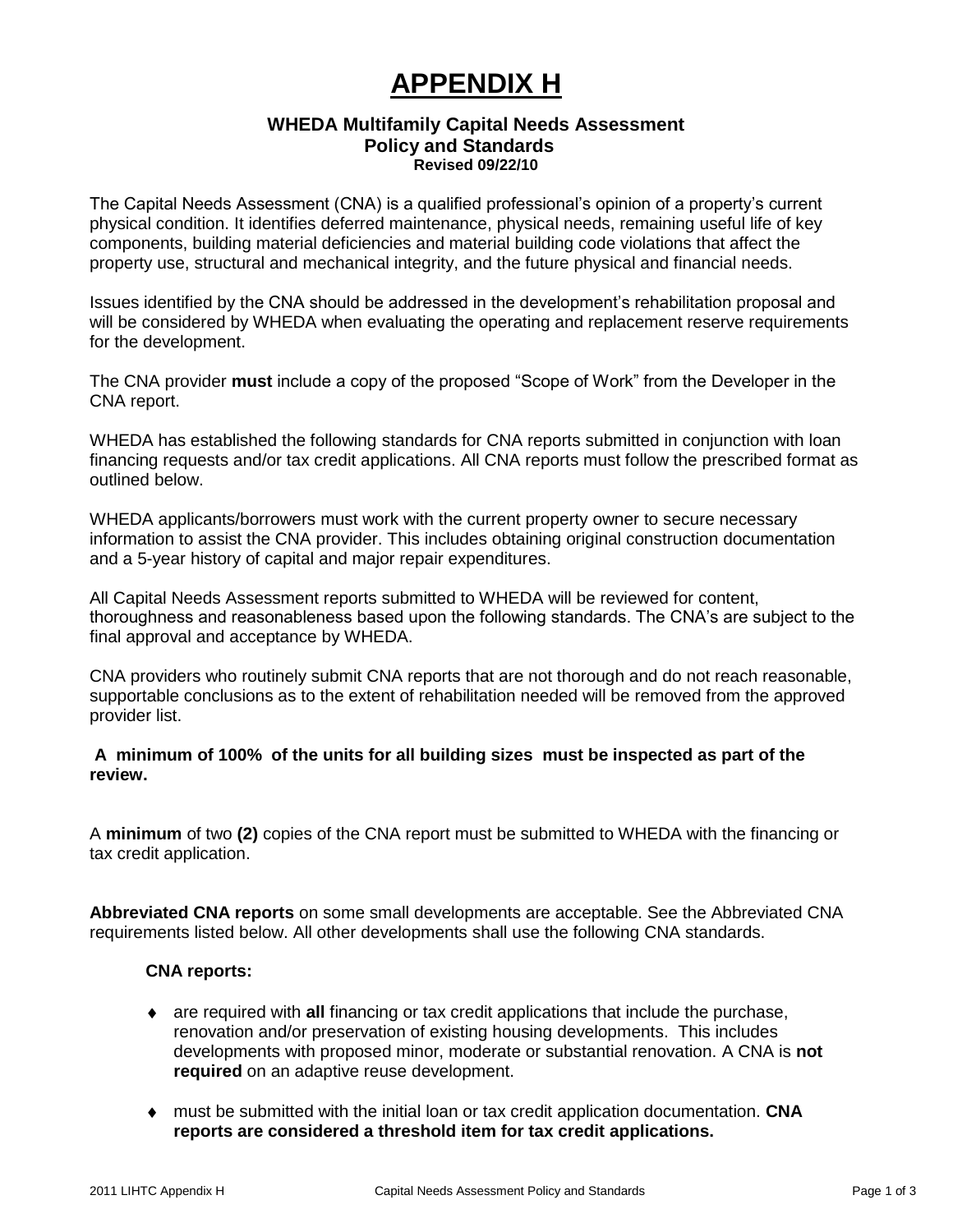- must be completed and dated within 24 months of submission to WHEDA.
- must be completed by one of the WHEDA approved, independent CNA providers. The provider cannot have an identity of interest or business association with the Applicant, Developer or Owner of the property being evaluated. A listing of WHEDA-approved, independent, third-party Capital Needs Assessment providers is available at WHEDA.com.
- must include the author's observations and assessments based on physical observations  $\bullet$ and assessment of the building exterior and interior including interior public, mechanical and accessible spaces. The scope of the inspection should include all spaces that are reasonably accessed, including a thorough walk-through of all attics, roofs, crawl spaces, etc. Any inaccessible spaces must be noted in the report.
- must include a narrative description of the development including the evaluator's overall  $\bullet$ assessment of the property condition. The narrative portion should include: property location, age, physical attributes including number of units and bedrooms, number of units inspected, and the physical condition of units inspected. The assessment should address the presence or suspected presence of environmental hazards such as asbestos, lead paint or mold.

The narrative portion of the assessment should further examine and analyze the following:

- Site, including topography, drainage, pavement, curbing, sidewalks, parking, landscaping, amenities, water, sewer, storm drainage, and gas and electric utilities and lines;
- Structural systems, both substructure and superstructure, including exterior walls and balconies, exterior doors and windows, roofing system, and drainage;
- Interiors, including unit and common areas, existing finishes (carpeting, tile, walls,  $\bullet$ paint condition, etc.), cabinets, appliances, fixtures and common area lobbies and corridors;
- Mechanical systems, including plumbing and domestic hot water, HVAC, electrical,  $\bullet$ lighting fixtures, fire protection systems, and elevators; and
- Any non-compliant component or issue relative to the applicable accessibility  $\bullet$ code/guidelines of ADA, Section 504 and/or Fair Housing Guidelines. Include a copy of the owner's certification that the development complies with ADA and 504 regulations or include their plan to achieve compliance, if available.
- must include an interview with available on-site property management and maintenance personnel to gain knowledge of past repairs/improvements, pending repairs, and existing defects or chronic physical deficiencies in the development. The CNA provider should obtain and review a 5-year history of capital and major repair expenditures for the development.
- must include photographs of typical building characteristics and deficiencies.
- must include the developer's proposed expenditures/costs for extra-ordinary property  $\bullet$ improvements which may affect the project's future marketability. Such improvements may include: Adding parking garages or other covered parking structures to the site, adding central air conditioning for units, elevators, or community room additions, etc.
- must include a "property inspection and evaluation" section in a **spreadsheet format.** The  $\bullet$ information contained in this spreadsheet portion of the report **must follow the format and contain the information** included in the Freddie Mac form 1105, "Multifamily Engineering and Property Condition Report". The actual Freddie Mac forms do not need to be used. The Freddie Mac forms include; Section I – Summary, Section II – Property